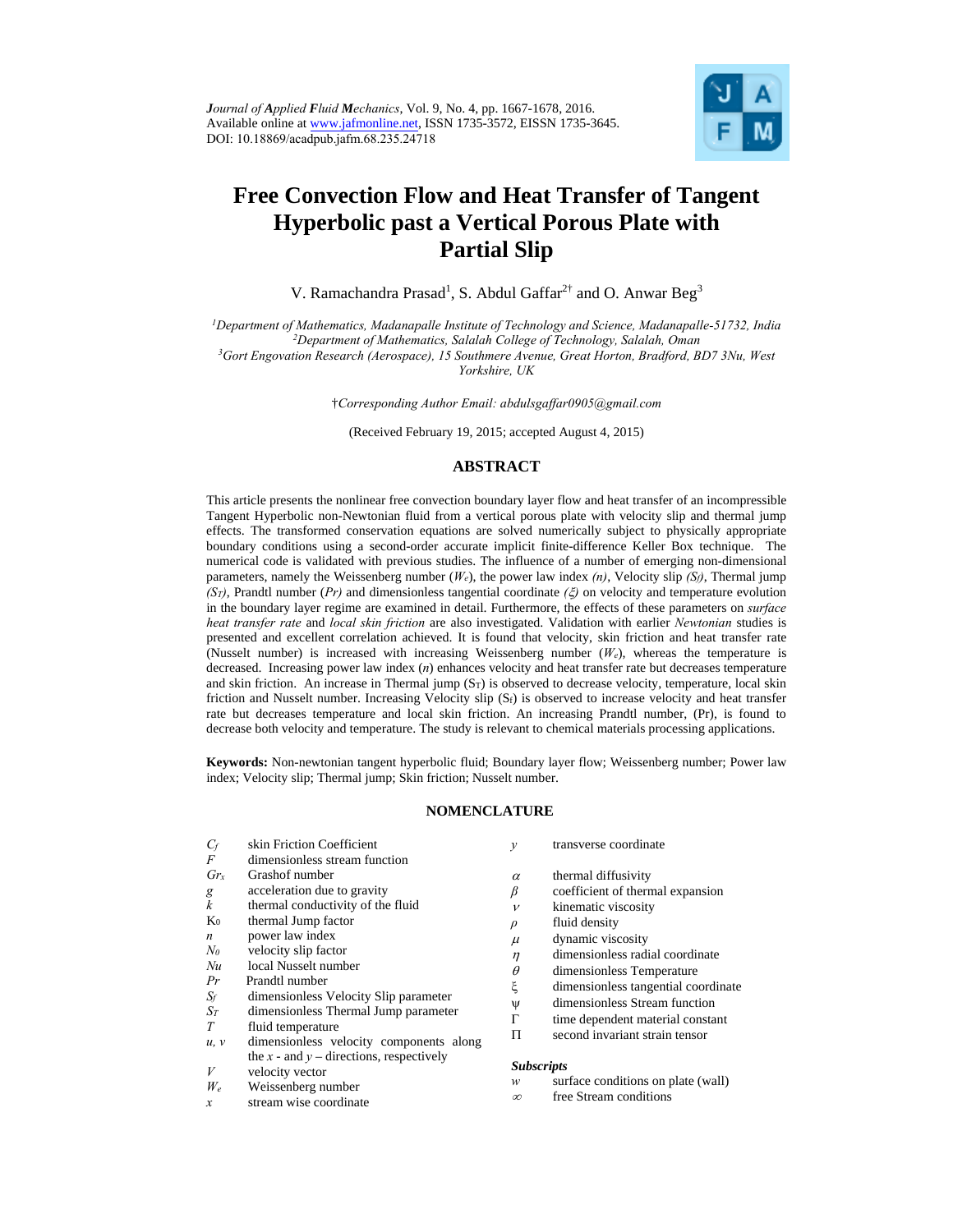## **1. INTRODUCTION**

Interest in boundary layer flows of non-Newtonian fluids has been increased due to their applications in science, engineering including thermal oil recovery, food and slurry transportation, polymer and food processing. A variety of non-Newtonian fluid models have been proposed in the literature keeping in view of their several rheological features. In these fluids, the constitutive relationship between stress and rate of strain is nonlinear in comparison to the Navier-Stokes equations which are generally good for Newtonian fluids. Non-Newtonian transport phenomena arise in many branches of process mechanical, chemical and materials engineering. Most non-Newtonian models involve some form of modification to the momentum conservation equations. These include power-law fluids (2012), viscoelastic fluids including Johnson-Segalman liquids (2013), Walters-B short memory models (2011), Oldroyd-B models (2012) and differential Reiner-Rivlin models (2012). The flow of non-Newtonian fluids in the presence of heat transfer is an important research area due to its relevance to polymer processing and biotechnology (1993; 2001).

The non-adherence of the fluid to a solid boundary is known as velocity slip. It is a phenomenon that has been observed under certain circumstances (1998). The slip flow problem of laminar boundary layer is of considerable practical interest. Microchannels which are at the forefront of today's turbomachinery technologies are widely being considered for cooling of electronic devices, micro heat exchanger systems, etc. If the characteristic size of the flow system is small or the flow pressure is very low, slip flow happens. If the characteristic size of the flow system tends to the molecular mean free path, continuum physics is no longer suitable. In no-slip-flow, as a requirement of continuum physics, the flow velocity is zero at a solid–fluid interface and the fluid temperature instantly closest to the solid walls is equal to that of the solid walls. The fluids exhibiting boundary slip find applications in technology such as in the polishing of artificial heart valves and internal cavities. Slip effects are significant to certain industrial thermal problems and manufacturing fluid dynamics systems. Sparrow *et al.* (1962) presented the first significant investigation of laminar slip-flow heat transfer for tubes with uniform heat flux. Inman (1964) further described the thermal convective slip flow in a parallel plate channel or a circular tube with uniform wall temperature. These studies generally indicated that velocity slip acts to enhance heat transfer whereas temperature jump depresses heat transfer. Many studies have appeared in recent years considering both hydrodynamic and thermal jump effects. Interesting articles of relevance to process mechanical engineering include Larrode *et al.* (2000) who studied thermal/velocity slip effects in conduit thermal convection. Spillane (2007) who examined sheet processing boundary layer flows with slip boundary conditions and Crane and McVeigh (2010) who studied slip hydrodynamics on a microscale cylindrical body. Further studies in the context of materials processing include Yu and Ameel (2002), Crane and McVeigh (2010). Studies of slip flows from curved bodies include Bég *et al*. (2011) who examined using network numerical simulation the magneto-convective slip flow from a rotating disk. Wang and Ng (2011) studied using asymptotic analysis of the slip hydrodynamics from a stretching cylinder. Results assuming that the slip solution was a perturbation of the no-slip solution predicted that the slip conditions would not affect shear stress, boundary-layer thickness, or heat transfer (1951; 1952). The solutions to other viscous flows considered similar to boundary layer flows, such as Couette, Poiseuille, and Rayleigh flows, showed a change in heat transfer and shear stress (1967). This led to the suggestion that the mathematical and experimental techniques available at the time lacked the accuracy necessary to capture the result. The suggestion was also made that the boundary-layer equations were not valid for slip flows. Two separate arguments were made. The first was that the second-order slip boundary condition was of the same order as the terms that were discarded from the Navier–Stokes equations to create the boundary-layer equations (1963; 1969). A second problem was the Reynolds number scaling of the boundary-layer equations. Using the definitions of viscosity and the speed of sound, the Knudsen number can be found as a function of the Mach number and Reynolds number (2002):

$$
Kn_x \quad \alpha \quad \frac{M}{Re_x} \tag{1}
$$

This scaling indicates that an incompressible boundary layer, with a Reynolds number of 500 or greater and a Mach number of less than 0.3, is unlikely to have a Knudsen number large enough for slip to appear. Several decades after these<br>initial results, the development of the development of microelectromechanical systems led to a renewed interest in slip flows (1998; 1999). The correct scaling of boundary-layer slip was shown to be based on the boundary-layer thickness and was computed as

$$
Kn_{\delta} \quad \alpha \quad \frac{M}{\sqrt{\text{Re}_x}} \tag{2}
$$

This scaling does allow an incompressible boundary layer with a Reynolds number of 500 or greater and a Mach number of less than 0.3 to have a large enough Knudsen number for slip to appear. Taking slip flow condition at the boundary, many researchers (2006; 2002; 2002; 2008; 2009) investigated the different flow problems over a stretching sheet. Off late, Chauhan and Olkha (2011) investigated the slip flow of second grade fluid past a stretching sheet in a porous medium by considering the power-law surface temperature/heat flux. Swati Mukhopadhyay and Gorla (2011) studied the effects of partial slip on boundary layer flow past a permeable exponential stretching sheet in presence of thermal radiation. Mukhopadhyay *et al*. (2012) analyzed the Lie group analysis of MHD boundary layer slip flow past a heated stretching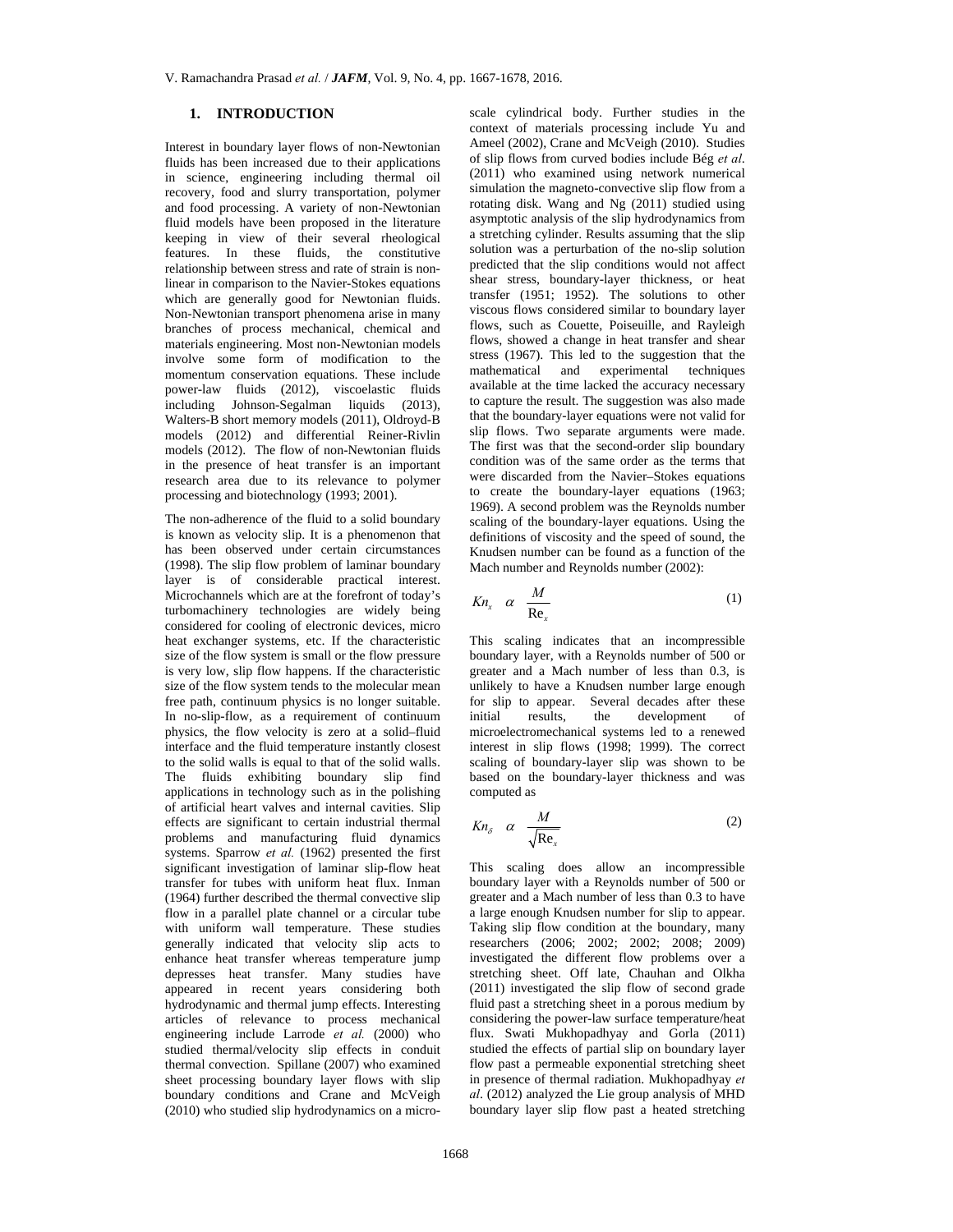sheet in presence of heat source/sink. Mukhopadhyay and Andersson (2009) studied the Effects of slip and heat transfer analysis of flow over an unsteady stretching surface. Saghafian *et al.* (2015) presented a numerical study on slip flow heat transfer in micro-poiseuille flow using perturbation method. Malvandi *et al.* (2015) studied the boundary layer slip flow and heat transfer of nanofluid induced by a permeable stretching sheet with convective boundary condition.

Convective boundary-layer flows are often controlled by injecting or withdrawing fluid through a porous bounding heat surface. This can lead to enhanced heating or cooling of the system and can help to delay the transition from laminar to turbulent flow. The case of uniform suction and blowing through an isothermal vertical wall was treated first by Sparrow and Cess (1961) they obtained a series solution which is valid near the leading edge. This problem was considered in more detail by Merkin (1972), who obtained asymptotic solutions, valid at large distances from the leading edge, for both the suction and blowing. Using the method of matched asymptotic expansion, the next order corrections to the boundary-layer solutions for this problem were obtained by Clarke (1973), who extended the range of applicability of the analyses by not invoking the usual Boussinesq approximation. The effect of strong suction and blowing from general body shapes which admit a similarity solution has been given by Merkin (1975). A transformation of the equations for general blowing and wall temperature variations has been given by Vedhanayagam *et al.* (1980). The case of a heated isothermal horizontal surface with transpiration has been discussed in some detail first by Clarke and riley (1975; 1976) and then more recently by Lin and Yu (1988). Hossain *et al*. (2001) studied the effect of radiation on free convection flow with variable viscosity from a vertical porous plate.

An interesting non-Newtonian model developed for chemical engineering systems is the Tangent Hyperbolic fluid model. This rheological model has certain advantages over the other non-Newtonian formulations, including simplicity, ease of computation and physical robustness. Furthermore it is deduced from kinetic theory of liquids rather than the empirical relation. Several communications utilizing the Tangent Hyperbolic fluid model have been presented in the scientific literature. There is no single non-Newtonian model that exhibits all the properties of non-Newtonian fluids. Among several non-Newtonian fluids, hyperbolic tangent model is one of the non-Newtonian models presented by Pop and Ingham (2001). Nadeem *et al.* (2009) made a detailed study on the peristaltic transport of a hyperbolic tangent fluid in an asymmetric channel. Nadeem and Akram (2011) investigated the peristaltic flow of a MHD hyperbolic tangent fluid in a vertical asymmetric channel with heat transfer. Akram and Nadeem (2012) analyzed the influence of heat and mass transfer on the peristaltic flow of a hyperbolic tangent fluid in an asymmetric channel. Akbar et

al. (2013) analyzed the numerical solutions of MHD boundary layer flow of tangent hyperbolic fluid on a stretching sheet. Very recent studies include V.R. Prasad et al., (2014; 2015; 2015).

The objective of the present study is to investigate the laminar boundary layer flow and heat transfer of a *Tangent Hyperbolic* non-Newtonian fluid past a vertical porous plate. The non-dimensional equations with associated dimensionless boundary conditions constitute a highly nonlinear, coupled two-point boundary value problem. Keller's implicit finite difference "box" scheme is implemented to solve the problems (2014; 2015; 2015; 2012). The effects of the emerging thermophysical parameters, namely *the Weissenberg number (We), power law index (n), Velocity slip (Sf), Thermal jump (ST) and Prandtl number (Pr)* on velocity, temperature, skin friction number and heat transfer rate (local Nusselt number) characteristics are studied. The present problem has to the authors' knowledge not appeared thus far in the scientific literature and is relevant to polymeric manufacturing processes in chemical engineering.

## **2. NON-NEWTONIAN CONSTITUTIVE TANGENT HYPERBOLIC FLUID MODEL**

In the present study a subclass of non-Newtonian fluids known as the *Tangent Hyperbolic fluid* is employed owing to its simplicity. The constitutive equation for *Tangent Hyperbolic* non-Newtonian fluid (2001) takes the form:

$$
\overline{\tau} = \left[ \mu_{\infty} + (\mu_0 + \mu_{\infty}) \tanh\left(\frac{\overline{\tau}}{\overline{\tau}}\right)^n \right] \overline{\tau}
$$
(1)

where  $\bar{i}$  is extra stress tensor,  $\mu_{\infty}$  is the infinite shear rate viscosity,  $\mu_0$  is the zero shear rate viscosity,  $\Gamma$  is the time dependent material constant, n is the power law index i.e. flow behavior index and  $\dot{\boldsymbol{y}}$  is defined as

$$
\overline{y} = \sqrt{\frac{1}{2} \sum_{i} \sum_{j} y_{ij} y_{ji}} = \sqrt{\frac{1}{2} \Pi}
$$
 (2)

where 
$$
\Pi = \frac{1}{2} \text{trace} \left( \text{grad} V + (\text{grad} V)^T \right)^2
$$
. We

consider Eqn. (1), for the case when  $\mu_{\infty} = 0$ because it is not possible to discuss the problem for the infinite shear rate viscosity and since we considering tangent hyperbolic fluid that describing shear thinning effects so  $\Gamma \vec{V} < 1$ . Then Eq. (1) takes the form

$$
\overline{\tau} = \mu_0 \left[ \left( \overline{\Gamma} \overline{\gamma}^n \right)^n \right] \overline{\gamma} = \mu_0 \left[ \left( 1 + \overline{\Gamma} \overline{\gamma} - 1 \right)^n \right] \overline{\gamma}
$$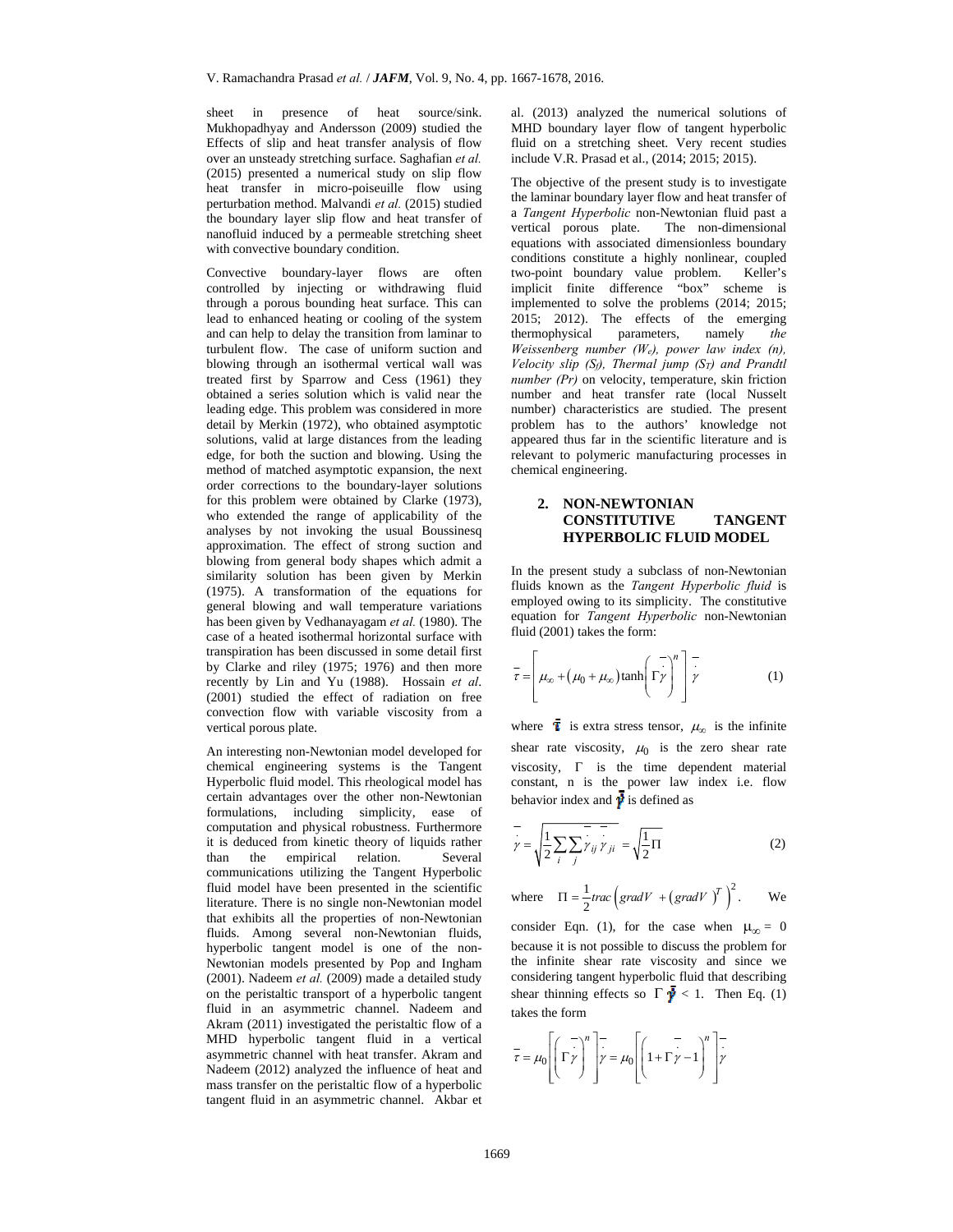$$
= \mu_0 \left[ 1 + n \left( \Gamma \frac{1}{\gamma - 1} \right) \right] \frac{1}{\gamma}
$$
\n(3)

 flow model is considered next. The resulting The introduction of the appropriate terms into the boundary value problem is found to be well-posed and permits an excellent mechanism for the assessment of rheological characteristics on the flow behaviour.

# **3. MATHEMATICAL ANALYSIS**

A steady, laminar, two dimensional boundary layer flow and heat transfer of a viscous incompressible tangent hyperbolic fluid over a vertical porous plate is considered, as illustrated in Fig. 1. Both the plate and Tangent Hyperbolic fluid are maintained initially at the same temperature. Instantaneously they are raised to a temperature  $T_w > T_{\infty}$ , the ambient temperature of the fluid which remains unchanged.



**Fig. 1. Physical model and coordinate system.** 

In line with the approach of Pop and Ingham (2001), Nadeem (2009; 2011; 2012), Akbar (2013), V.R. Prasad *et al*., (2014; 2015) and introducing the boundary layer approximations, the equations for *mass, momentum, and energy*, can be written as follows:

$$
\frac{\partial u}{\partial x} + \frac{\partial v}{\partial y} = 0\tag{4}
$$

$$
u \frac{\partial u}{\partial x} + v \frac{\partial u}{\partial y} = v(1-n) \frac{\partial^2 u}{\partial y^2} + \sqrt{2} \nu n \Gamma \left( \frac{\partial u}{\partial y} \right) \frac{\partial^2 u}{\partial y^2} + g \beta (T - T_{\infty})
$$
 (5)

$$
u\frac{\partial T}{\partial x} + v\frac{\partial T}{\partial y} = \alpha \frac{\partial^2 T}{\partial y^2}
$$
 (6)

where  $u$  and  $v$  are the velocity components in the  $x$  and *y* directions, respectively, and all the other parameters are mentioned in the nomenclature. The Tangent Hyperbolic fluid model therefore introduces a mixed derivate (second order, first degree) into the momentum boundary layer Eq. (5). The nonNewtonian effects feature in the shear terms only of Eq. (5) and not the convective (acceleration) terms. The thirds term on the right hand side of Eq. (5) represents the thermal buoyancy force and couples the velocity field with the temperature field Eq. (6).

The boundary conditions for the velocity and temperature fields are

$$
At \ y = 0, \quad u = N_0 \frac{\partial u}{\partial y}, v = 0, \quad T = T_w + K_0 \frac{\partial T}{\partial y}
$$
  

$$
As \quad y \to \infty, \quad u \to 0, \quad T \to T_{\infty}
$$
 (7)

For  $N_0 = 0 = K_0$ , one can recover the no-slip case.  $T_w$  is the convective fluid temperature. The stream function  $\psi$  is defined by  $u = \frac{\partial \psi}{\partial y}$  and  $v = -\frac{\partial \psi}{\partial x}$ ,

and therefore, the continuity equation is automatically satisfied. In order to render the governing equations and the boundary conditions in dimensionless form, the following non-dimensional quantities are introduced

$$
\xi = \frac{V_0 x}{v} G r_x^{-1/4}, \eta = \frac{y}{x} G r_x^{-1/4}, \psi = 4v \sqrt[4]{G r_x} \left( f \left( \xi, \eta \right) + \frac{1}{4} \xi \right)
$$

$$
\theta(\xi, \eta) = \frac{T - T_{\infty}}{T_w - T_{\infty}}, \text{ Pr} = \frac{v}{\alpha}, \text{ Gr}_x = \frac{g \beta (T_w - T_{\infty}) x^3}{4v^2}
$$
(8)

In view of Eq.  $(8)$ , the boundary layer Eqs.  $(5) - (7)$ reduce to the following coupled, nonlinear, dimensionless partial differential equations for momentum and energy for the regime:  $(1-n)f$  "" +  $(3f + \xi)f$  "-  $2(f')^2 + nW_e f$  "f "" +  $\theta$ 

$$
=\xi \left(f \cdot \frac{\partial f}{\partial \xi} - f \cdot \frac{\partial f}{\partial \xi}\right) \tag{9}
$$

$$
\frac{\theta^{n}}{\Pr} + (3f + \xi)\theta^{n} = \xi \left(f^{n}\frac{\partial \theta}{\partial \xi} - \theta^{n}\frac{\partial f}{\partial \xi}\right)
$$
(10)

The corresponding transformed boundary conditions are

$$
At \ \eta = 0, \ f = 0, \ f' = S_f f \''(0), \ \theta = 1 + S_T \theta'(0)
$$
  

$$
As \ \eta \to \infty, \ f' \to 0, \ \theta \to 0
$$
 (11)

here primes denotes the ordinary differentiation with

respect to  $\eta$ ,  $S_f = \frac{N_0 Gr^{\frac{1}{4}}}{a}$  and  $S_r = \frac{K_0 Gr^{\frac{1}{4}}}{a}$  are the dimensionless velocity slip and thermal jump parameters respectively. The wall thermal boundary condition in Eq. (11) corresponds to convective cooling. The skin-friction coefficient (shear stress at the plate surface) and local Nusselt number (heat transfer rate) can be defined with the following expressions.

$$
\frac{1}{4}Gr^{-3/4}C_f = (1 - n)f''(\xi, 0) + \frac{n}{2}W_e(f''(\xi, 0))^2
$$
 (12)  

$$
Gr^{-1/4}Nu = -\theta'(\xi, 0)
$$
 (13)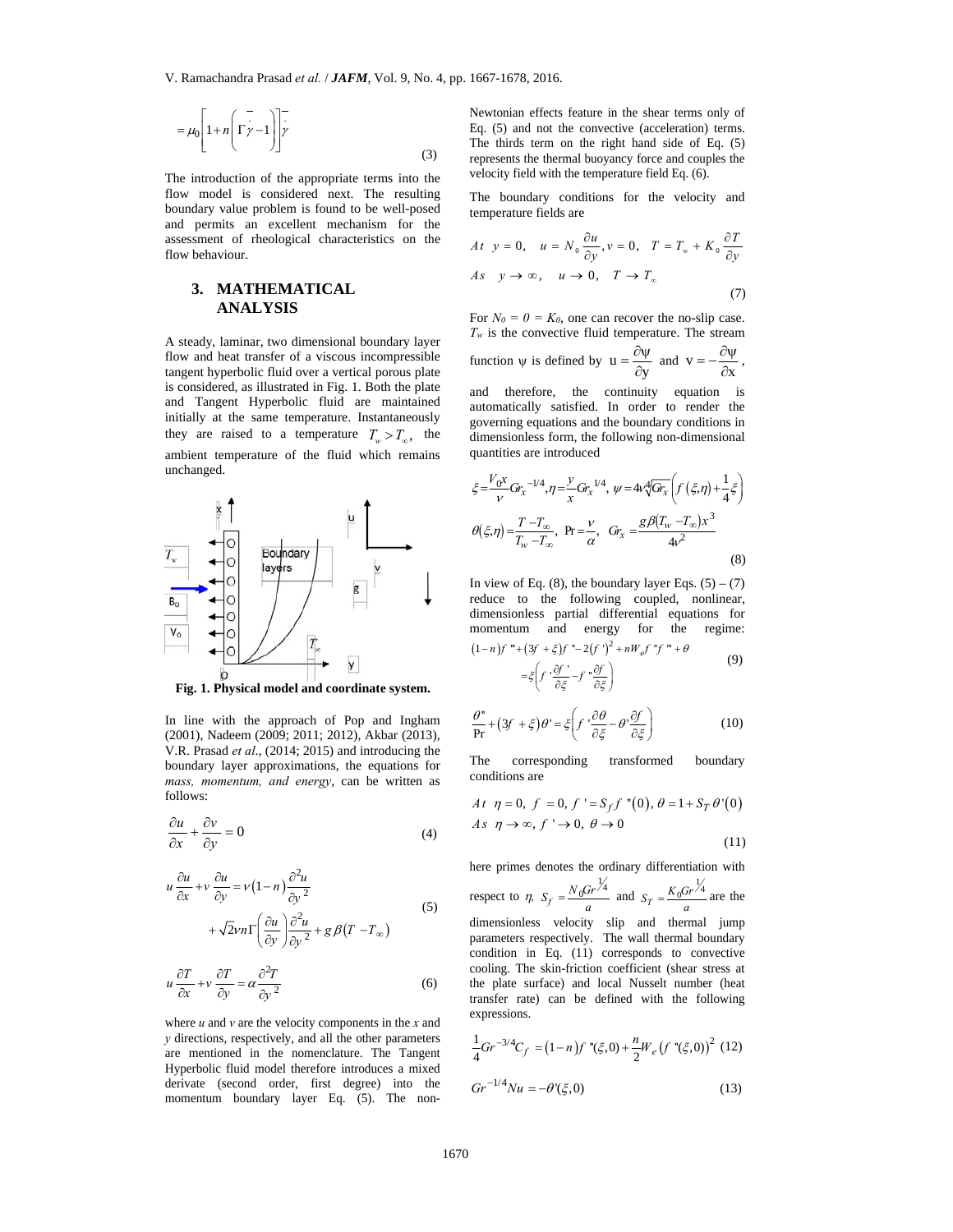| $W_{e}$ | $\xi = 1.0$ |        | $\xi = 2.0$ |        | $\xi = 3.0$ |        |
|---------|-------------|--------|-------------|--------|-------------|--------|
|         | $C_f$       | Nu     | $C_f$       | Nu     | $C_f$       | Nu     |
| 0.0     | 1.1596      | 0.2846 | 0.8958      | 0.4861 | 0.6109      | 0.7205 |
| 0.5     | 1.0685      | 0.2842 | 0.8380      | 0.4860 | 0.5833      | 0.7204 |
| 1.0     | 0.9897      | 0.2839 | 0.7873      | 0.4657 | 0.5583      | 0.6995 |
| 5.0     | 0.5871      | 0.2815 | 0.5150      | 0.4412 | 0.4107      | 0.6733 |
| 10.0    | 0.3167      | 0.2804 | 0.3108      | 0.4211 | 0.2959      | 0.6523 |
| 15.0    | 0.1436      | 0.2790 | 0.1333      | 0.3994 | 0.1267      | 0.6262 |
| 20.0    | 0.0026      | 0.2780 | $-0.0084$   | 0.3777 | $-0.0021$   | 0.6051 |
| 25.0    | $-0.0813$   | 0.2771 | $-0.0800$   | 0.3550 | $-0.1077$   | 0.5790 |

Table 1 Values of  $C_f$  and  $Nu$  for different W<sub>e</sub> and  $\xi$  (Pr = 0.71, n = 0.3,  $\gamma$  = 0.2)

Table 2 Values of  $C_f$  and  $Nu$  for different  $n$  and  $\xi$  (W<sub>e</sub> = 0.3,  $\gamma$  = 0.2, Pr = 0.71)

| $\cal N$ | $\xi = 1.0$ |        |        | $\xi = 2.0$ | $\xi = 3.0$ |        |
|----------|-------------|--------|--------|-------------|-------------|--------|
|          | $C_f$       | Nu     | $C_f$  | Nu          | $C_f$       | Nu     |
| 0.0      | 1.2047      | 0.2803 | 0.8979 | 0.4856      | 0.6105      | 0.7204 |
| 0.1      | 1.1783      | 0.2816 | 0.8898 | 0.4857      | 0.6071      | 0.7204 |
| 0.2      | 1.1454      | 0.2829 | 0.8780 | 0.4859      | 0.6006      | 0.7205 |
| 0.3      | 1.1032      | 0.2844 | 0.8602 | 0.4860      | 0.5940      | 0.7205 |
| 0.4      | 1.0460      | 0.2859 | 0.8328 | 0.4863      | 0.5812      | 0.7205 |
| 0.5      | 0.9650      | 0.2876 | 0.7881 | 0.4865      | 0.5596      | 0.7206 |
| 0.6      | 0.8433      | 0.2893 | 0.7122 | 0.4868      | 0.5209      | 0.7206 |
| 0.7      | 0.6506      | 0.2912 | 0.5776 | 0.4870      | 0.4477      | 0.7207 |
| 0.8      | 0.3322      | 0.2931 | 0.3311 | 0.4870      | 0.2999      | 0.7208 |

In vicinity of the lower stagnation point,  $\xi \sim 0$  and the boundary layer Eqs.  $(9) - (10)$  contract to a system of ordinary differential equations:

$$
(1-n)f''' + 3ff'' - 2(f')^{2} + nW_{e}f''f''' + \theta = 0
$$
 (14)

$$
\frac{\theta}{\mathbf{P}\mathbf{r}} + 3f \theta' = 0 \tag{15}
$$

The general model is solved using a powerful and unconditionally stable finite difference technique introduced by Keller (1978). The Keller-box method has a second order accuracy with arbitrary spacing and attractive extrapolation features.

# **4. NUMERICAL SOLUTION WITH KELLER BOX IMPLICIT METHOD**

The governing boundary layer Eqs.  $(9) - (10)$  subject to the boundary conditions (11) is solved numerically by using Keller Box implicit differences method. This technique, despite recent developments in other numerical methods, remains a powerful and very accurate approach for parabolic boundary layer flows. It is unconditionally stable and achieves exceptional accuracy (1978). Recently this method has been deployed in resolving many challenging, multiphysical fluid dynamics problems. These include hydromagnetic Sakiadis flow of non-Newtonian fluids (2009), nanofluid transport from a stretching sheet (2011), radiative rheological magnetic heat transfer (2009), water hammer modelling (2005), porous media convection (2008) and magnetized viscoelastic stagnation flows (2009). The Keller-Box discretization is *fully coupled* at each step which reflects the physics of parabolic systems – which are also fully coupled. Discrete calculus associated with the Keller-Box scheme has also been shown to be fundamentally different from all other mimetic (physics capturing) numerical methods, as elaborated by Keller (1978). The Keller Box Scheme comprises four stages.

1. Decomposition of the  $N<sup>th</sup>$  order partial differential equation system to *N* first order equations.

2. Finite Difference Discretization

3. Quasilinearization of Non-Linear Keller Algebraic Equations and finally.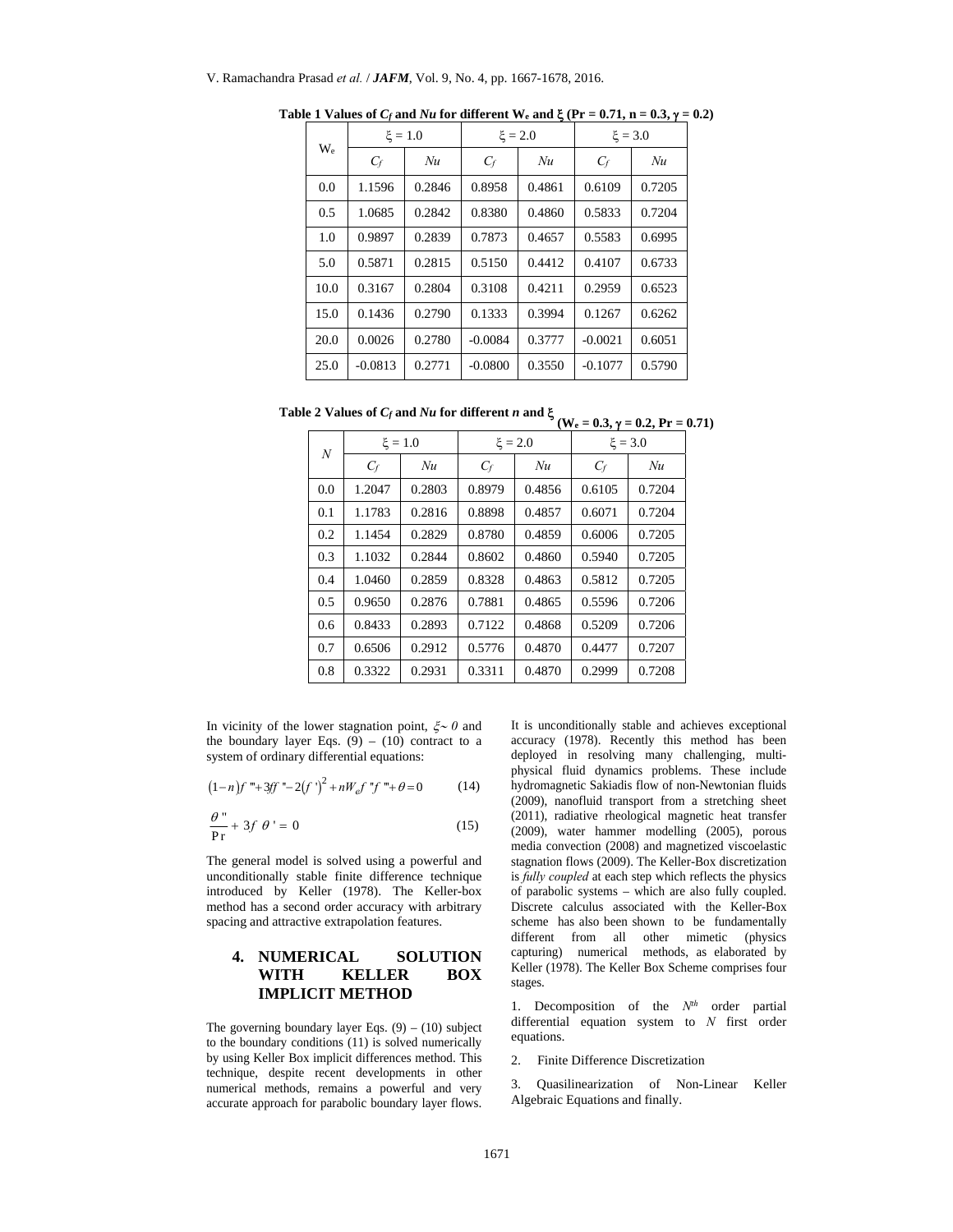|     | $\xi = 1.0$ |        | $\xi = 2.0$ |        | $\xi = 3.0$ |        |
|-----|-------------|--------|-------------|--------|-------------|--------|
| γ   | $C_f$       | Nu     | $C_f$       | Nu     | $C_f$       | Nu     |
| 0.2 | 1.1032      | 0.2844 | 0.8602      | 0.4860 | 0.5940      | 0.7205 |
| 0.3 | 1.5940      | 0.4979 | 1.3561      | 0.8176 | 0.9738      | 1.2012 |
| 0.4 | 1.8114      | 0.6090 | 1.5815      | 0.9862 | 1.1585      | 1.4412 |
| 0.5 | 1.9350      | 0.6769 | 1.7106      | 1.0882 | 1.2676      | 1.5863 |
| 0.6 | 2.0150      | 0.7226 | 1.7945      | 1.1565 | 1.3396      | 1.6820 |
| 0.7 | 2.0710      | 0.7555 | 1.8533      | 1.2054 | 1.3905      | 1.7503 |
| 0.8 | 2.1124      | 0.7802 | 1.8968      | 1.2422 | 1.4295      | 1.8020 |
| 0.9 | 2.1443      | 0.7996 | 1.9315      | 1.2710 | 1.4592      | 1.8421 |
| 1.0 | 2.1693      | 0.8150 | 1.9580      | 1.2939 | 1.4827      | 1.8741 |

Table 3 Values of  $C_f$  and  $Nu$  for different  $\gamma$  and  $\xi$  (W<sub>e</sub> = 0.3, n = 0.2, Pr = 0.71)

4. Block-tridiagonal Elimination solution of the Linearized Keller Algebraic Equations.

## **3. NUMERICAL RESULTS AND DISCUSSION**

In order to get a physical insight into the problem, a representative comprehensive set of numerical results are presented in Tables  $1 - 4$  and Figs.  $2 - 9$ . The numerical problem comprises of two independent variables  $(\xi, \eta)$ , two dependent fluid dynamic variables  $(f, \theta)$  and six thermo-physical and body force control parameters, viz.,  $W_e$ , n,  $S_f$ ,  $S_T$ ,  $P_r$ ,  $\xi$ . The following default parameter values i.e.,  $W_e = n = 0.3$ ,  $S_f = 0.5$ ,  $S_T$  $= 1.0$ , Pr  $= 0.71$ ,  $\xi = 1.0$  are prescribed (unless otherwise stated). Furthermore, the influence of stream-wise (transverse) coordinate on heat transfer rate is also investigated.





In Table 1, we present the influence of Weissenberg number (We) on skin friction and heat transfer rate (Nusselt number), along with a variation in the traverse coordinate  $(\xi)$ . Increasing W<sub>e</sub> is found to reduce skin friction. For large values of We, skin friction is negative. And increasing We, also reduces heat transfer rate. Increasing  $\xi$  decreases skin friction, whereas increasing  $\xi$ , increases heat transfer rate.

Table 2 document results for the influence of *the power law index* (n) on skin friction and heat transfer rate along with a variation in the traverse coordinate  $(\xi)$ . It is observed that increasing n, decreases skin friction but increases heat transfer rate. Whereas increasing  $\xi$ , decreases skin friction but increases heat transfer rate.

Table 3 presents the influence of *the Biot number*  $(y)$ on skin friction and heat transfer rate along with a variation in the traverse coordinate ( $\xi$ ). It is observed that the increasing  $\gamma$ , increases both the Skin friction and heat transfer rate (Nusselt number). And increasing  $\xi$ , decreases the Skin friction but increases the Nusselt number.

Table 4 documents results for the influence of *the Prandtl number* (Pr) on skin friction and heat transfer rate along with a variation in the traverse coordinate  $(\xi)$ . It is observed that increasing Pr, decelerates skin friction but accelerates heat transfer rate. And increasing  $\xi$ , decreases skin friction but increases heat transfer rate.

Figures  $2(a) - 2(b)$  depict the velocity  $(f')$  and temperature  $(\theta)$  distributions with increasing *Weissenberg number, We*. Very little tangible effect is observed in fig. 2a, although there is a very slight decrease in velocity with increase in *We*. Conversely, there is only a very slight increase in temperature magnitudes in Fig. 2(b) with a rise in *We*. The mathematical model reduces to the *Newtonian viscous flow model* as  $W_e \rightarrow 0$  and  $n \rightarrow 0$ . The momentum boundary layer equation in this case contracts to the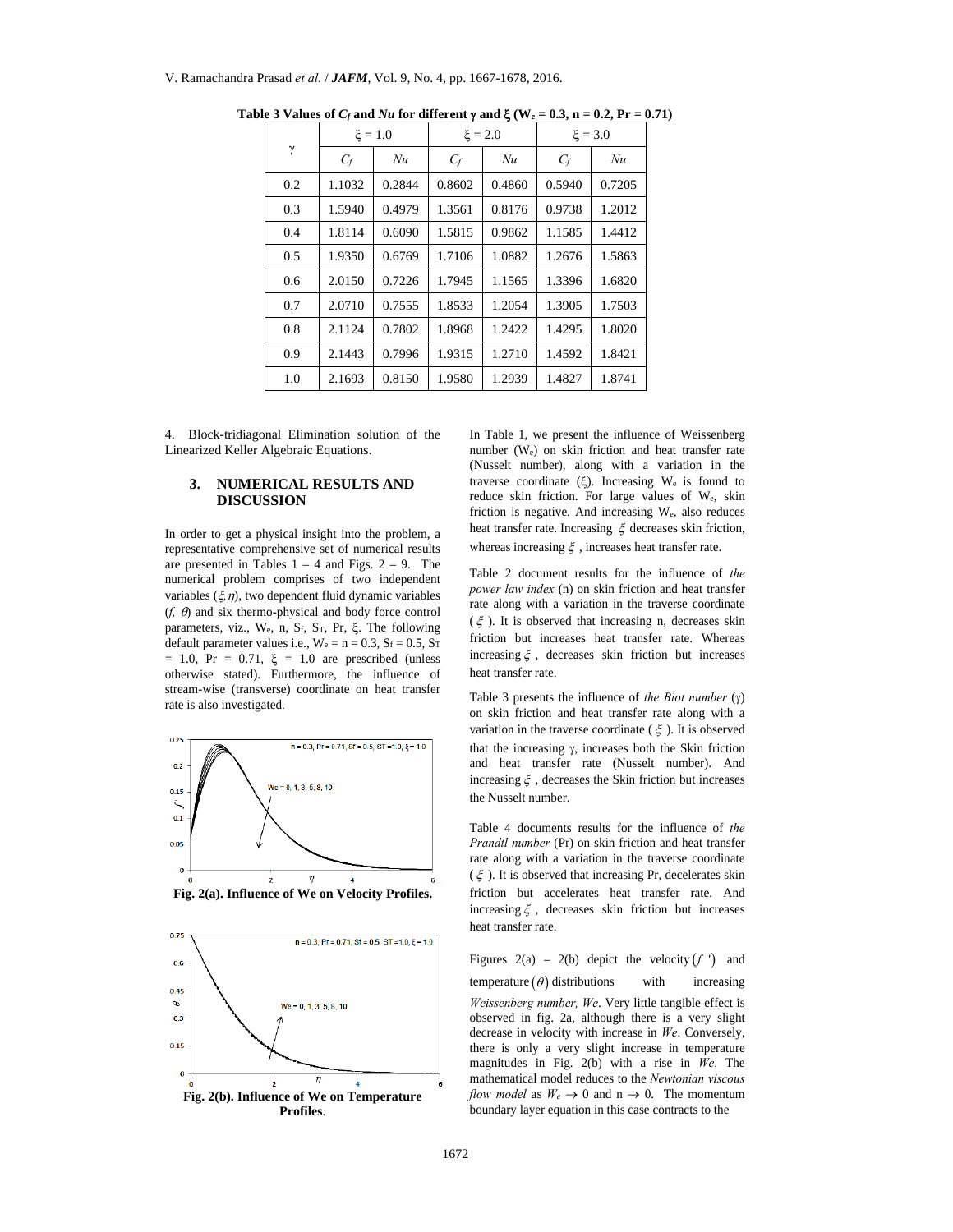| Pr   | $\xi = 1.0$ |         | $\xi = 2.0$ |        | $\xi = 3.0$ |         |
|------|-------------|---------|-------------|--------|-------------|---------|
|      | $C_f$       | Nu      | $C_f$       | Nu     | $C_f$       | Nu      |
| 0.5  | 1.2598      | 0.2184  | 1.1381      | 0.3483 | 0.8359      | 0.5076  |
| 0.7  | 1.1098      | 0.281   | 0.8711      | 0.4794 | 0.6024      | 0.7103  |
| 1.0  | 1.1718      | 0.5101  | 0.8242      | 0.9097 | 0.5620      | 1.3522  |
| 2.0  | 0.7641      | 0.9396  | 0.4174      | 1.8147 | 0.2817      | 2.7003  |
| 3.0  | 0.5353      | 1.33922 | 0.2775      | 2.7195 | 0.1865      | 4.0472  |
| 5.0  | 0.3212      | 2.3163  | 0.1637      | 4.5291 | 0.1090      | 6.7423  |
| 7.0  | 0.2268      | 3.2426  | 0.1139      | 6.3409 | 0.0748      | 9.4408  |
| 8.0  | 0.1969      | 3.7064  | 0.0981      | 7.2470 | 0.0638      | 10.7911 |
| 10.0 | 0.1543      | 4.6360  | 0.0752      | 9.0596 | 0.0478      | 13.4891 |

Table 4: Values of  $C_f$  and  $Nu$  for different Pr and  $\xi$  (W<sub>e</sub> = 0.3, n = 0.3,  $\gamma$  = 0.2)

familiar equation for *Newtonian mixed convection* from a plate, viz.

$$
f''' + (3f + \xi)f'' - 2f'^2 + \theta = \xi \left(f' \frac{\partial f'}{\partial \xi} - f'' \frac{\partial f}{\partial \xi}\right)
$$

The thermal boundary layer equation (10) remains unchanged.

Figures 3(a) - 3(b) illustrates the effect of the *power law index*, *n*, on the velocity  $(f')$  and temperature  $(\theta)$  distributions through the boundary layer regime. Velocity is increased with increasing *n*. Conversely temperature is consistently reduced with increasing values of *n*.



Figures 4(a) - 4(b) depict the evolution of velocity  $(f')$  and temperature  $(\theta)$  functions with a variation in velocity slip parameter, Sf. Dimensionless velocity component (Fig. 4a) is considerably enhanced with increasing  $S_f$ . In Fig. 4b, an increase in  $S_f$  is seen to considerably reduce temperatures throughout the

boundary layer regime. The influence of  $S_f$  is evidently more pronounced closer to the sphere surface ( $\eta = 0$ ). Further from the surface, there is a transition in *velocity slip effect*, and the flow is found to be accelerated markedly. Smooth increase in the velocity profiles are observed into the free stream demonstrating excellent convergence of the numerical solution. Furthermore, the acceleration near the wall with increasing velocity slip effect has been computed by Crane and McVeigh (2002) using asymptotic methods, as has the retardation in flow further from the wall. The switch in velocity slip effect on velocity evolution has also been observed for the case of a power-law rheological fluid by O. Ajadi *et al.* (2009). Fig.  $4(b)$  shows that an increase in  $S_f$ , significantly reduces temperature. Temperature profiles consistently decay monotonically from a maximum at the sphere surface to the free stream. All profiles converge at large value of radial coordinate, again showing that convergence has been achieved in the numerical computations.



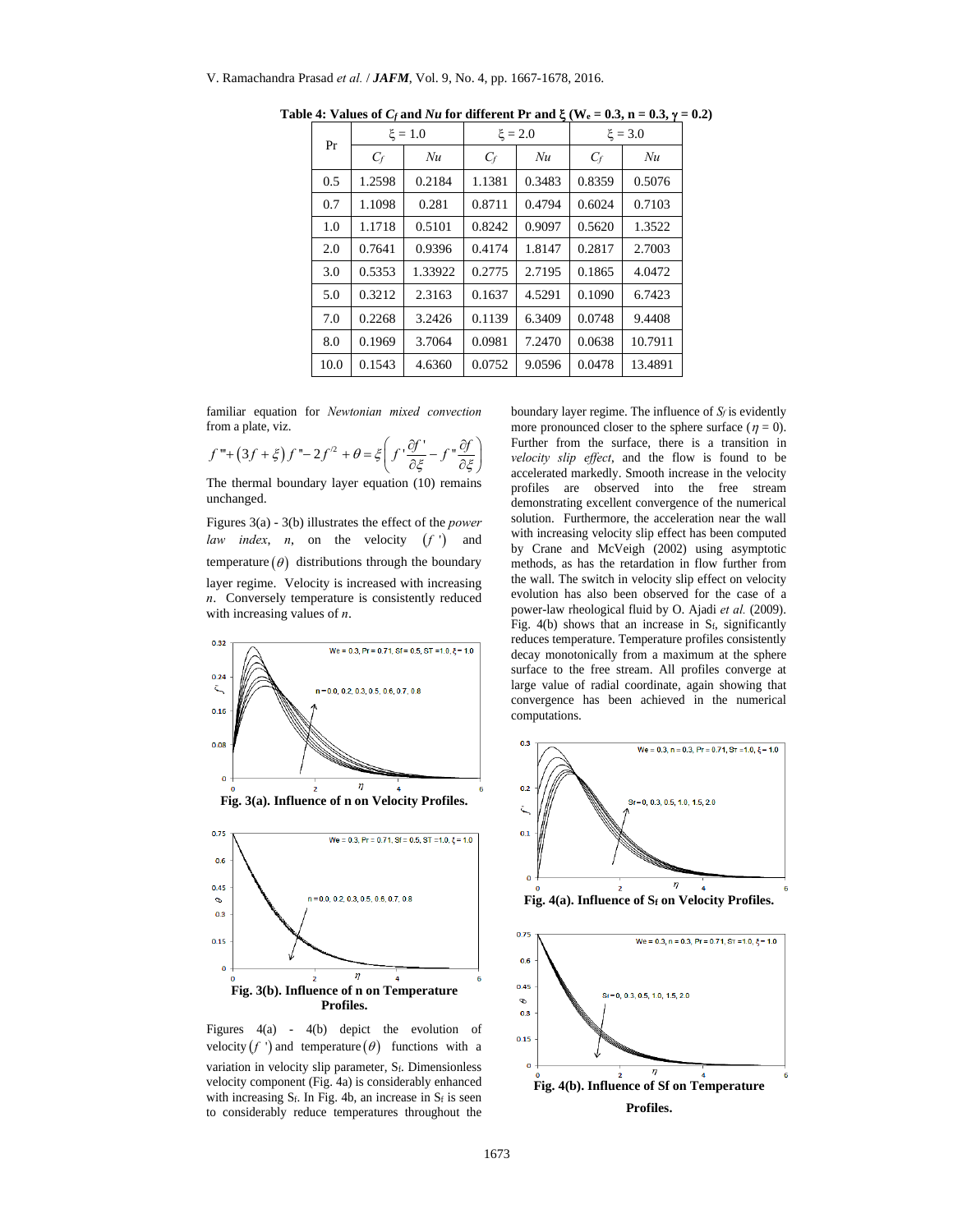Figures 5(a) - 5(b) depict the evolution of velocity  $f$  ') and temperature  $(\theta)$  functions with a variation in thermal jump parameter,  $S_T$ . The response of velocity is much more consistent than for the case of changing velocity slip parameter (Fig. 5(a)). It is strongly decreased for all locations in the radial direction. The peak velocity accompanies the case of no thermal jump  $(S_T = 0)$ . The maximum deceleration corresponds to the case of strongest thermal jump  $(S_T = 3)$ . Temperatures (Fig. 5(b)) are also strongly depressed with increasing thermal jump. The maximum effect is observed at the wall. Further into the free stream, all temperature profiles converge smoothly to the vanishing value. The numerical computations correlate well with the results of Larrode *et al.* (2000) who also found that temperature is strongly lowered with increasing thermal jump and that this is attributable to the decrease in heat transfer from the wall to the fluid regime, although they considered only a Newtonian fluid.



Fig. 5(a). Influence of S<sub>T</sub> on Velocity Profiles.



Figures  $6(a) - 6(b)$  depicts the velocity  $(f')$  and temperature  $(\theta)$  distributions with radial coordinate, for various transverse (stream wise) coordinate values,  $\xi$  along with the variation in the Weissenberg number (We). Clearly, from these figures it can be seen that as suction parameter  $\xi$ increases, the maximum fluid velocity decreases. This is due to the fact that the effect of the suction is to take away the warm fluid on the vertical plate and thereby decrease the maximum velocity with a decrease in the intensity of the natural convection rate. Fig. 6(b) shows the effect of the local suction parameter on the temperature profiles. It is noticed that the temperature profiles decrease with an increase in the suction parameter and as the suction

is increased, more warm fluid is taken away and this the thermal boundary layer thickness decreases. It is also seen that an increase in We, the impedance offered by the fibers of the porous medium will increase and this will effectively decelerate the flow in the regime, as testified to by the evident decrease in velocities shown in Fig. 6(a).



**Profiles.** 

Figures 7(a) – 7(b) depict the velocity  $(f')$  and temperature  $(\theta)$  distributions with radial coordinate, for various transverse (stream wise) coordinate values,  $\xi$  along with the variation in the power law index (n). Clearly, from these figures it can be seen that as suction parameter  $\xi$  increases, the maximum fluid velocity decreases. This is due to the fact that the effect of the suction is to take away the warm fluid on the vertical plate and thereby decrease the maximum velocity with a decrease in the intensity of the natural convection rate. Fig. 7(b) shows the effect of the local suction parameter on the temperature profiles. It is noticed that the temperature profiles decrease with an increase in the suction parameter and as the suction is increased, more warm fluid is taken away and this the thermal boundary layer thickness decreases. It is also seen that an increase in *n*, the impedance offered by the fibers of the porous medium will increase and this will effectively decelerate the flow in the regime, as testified to by the evident decrease in velocities shown in Fig. 7(a).

Figures  $8(a) - 8(b)$  depict the velocity (*f* ') and temperature  $(\theta)$  distributions with radial coordinate, for various transverse (stream wise) coordinate values,  $\xi$  along with the variation in the velocity slip (*Sf*). Clearly, from these figures it can be seen that as suction parameter  $\xi$  increases, the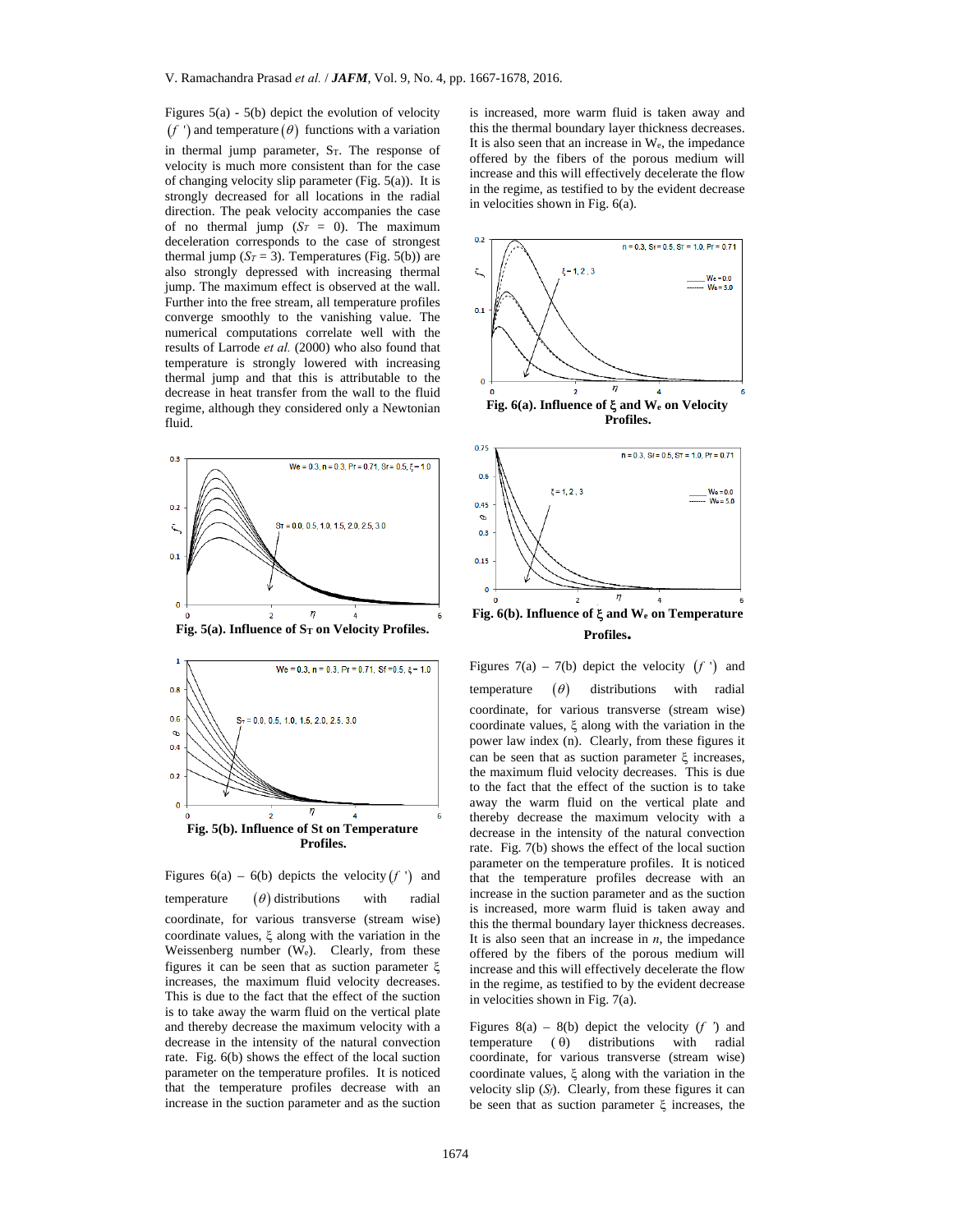maximum fluid velocity decreases. This is due to the fact that the effect of the suction is to take away the warm fluid on the vertical plate and thereby decrease the maximum velocity with a decrease in the intensity of the natural convection rate. Fig. 8(b) shows the effect of the local suction parameter on the temperature profiles. It is noticed that the temperature profiles decrease with an increase in the suction parameter and as the suction is increased, more warm fluid is taken away and this the thermal boundary layer thickness decreases. It is also seen that an increase in  $S_f$ , the impedance offered by the fibers of the porous medium will increase and this will effectively decelerate the flow in the regime, as testified to by the evident decrease in velocities shown in Fig. 8(a).





Fig. 8(a). Influence of  $\xi$  and  $S_f$  on Velocity Profiles.



Figures  $9(a) - 9(b)$  depict the velocity  $(f')$  and temperature  $(\theta)$  distributions with radial coordinate, for various transverse (stream wise) coordinate values,  $\xi$  along with the variation in the Thermal jump  $(S_T)$ . Clearly, from these figures it can be seen that as suction parameter  $\xi$  increases, the maximum fluid velocity decreases. This is due to the fact that the effect of the suction is to take away the warm fluid on the vertical plate and thereby decrease the maximum velocity with a decrease in the intensity of the natural convection rate. Fig. 9(b) shows the effect of the local suction parameter on the temperature profiles. It is noticed that the temperature profiles decrease with an increase in the suction parameter and as the suction is increased, more warm fluid is taken away and this the thermal boundary layer thickness decreases. It is also seen that an increase in *ST*, the impedance offered by the fibers of the porous medium will increase and this will effectively decelerate the flow in the regime, as testified to by the evident decrease in velocities shown in Fig. 9(a).



## **4. CONCLUSIONS**

Numerical solutions have been presented for the buoyancy-driven flow and heat transfer of Tangent Hyperbolic flow external to a vertical porous plate. The Keller-box implicit second order accurate finite difference numerical scheme has been utilized to efficiently solve the transformed, dimensionless velocity and thermal boundary layer equations, subject to realistic boundary conditions. Excellent correlation with previous studies has been demonstrated testifying to the validity of the present code. The computations have shown that:

1. Increasing Weissenberg number, *We*, reduces velocity, skin friction (surface shear stress)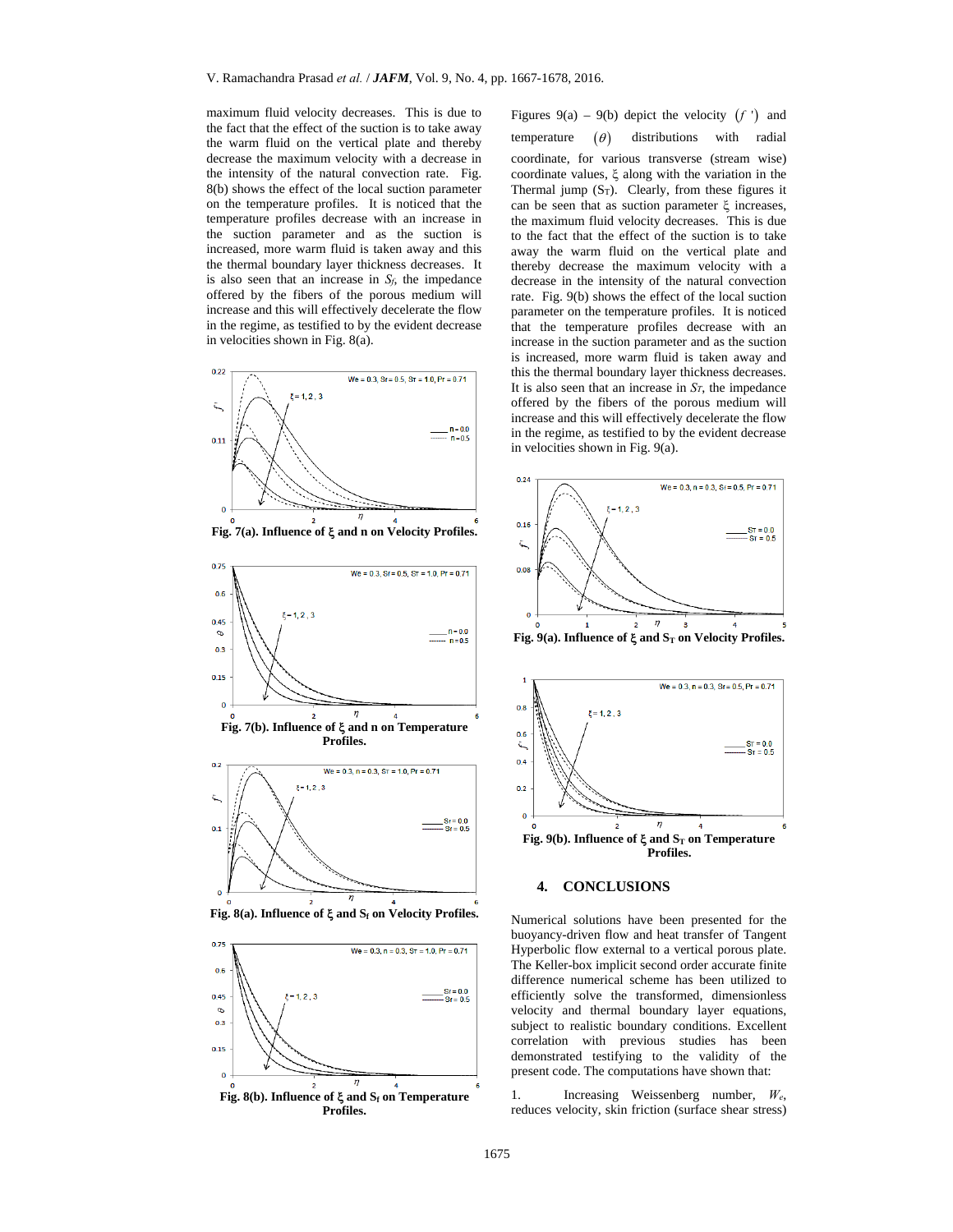and heat transfer rate, whereas it elevates temperature in the boundary layer.

2. Increasing power law index, *n*, increases velocity and Nusselt number for all values of radial coordinate i.e., throughout the boundary layer regime whereas it depresses temperature and skin friction.

3. Increasing velocity slip, Sf, increases velocity and heat transfer rate but decreases temperature and skin friction (surface shear stress).

4. Increasing thermal jump, S<sub>T</sub>, decreases velocity, temperature, skin friction and hear transfer rate.

5. Increasing transverse coordinate (*ξ*) along with increase in the Weissenberg number (We), generally decelerates the flow near the plate surface and reduces momentum boundary layer thickness and also reduces temperature and therefore decreases thermal boundary layer thickness in Tangent Hyperbolic non-Newtonian fluids.

6. Increasing transverse coordinate (*ξ*) along with increase in the power law index (n), generally decelerates the flow near the plate surface and reduces momentum boundary layer thickness and also reduces temperature and therefore decreases thermal boundary layer thickness in Tangent Hyperbolic non-Newtonian fluids.

## **REFERENCES**

- Abbas, Z., Y. Wang, T. Hayat and M. Oberlack (2009). Slip effects and heat transfer analysis in a viscous fluid over an oscillatory stretching surface*. International Journal for Numerical Methods in Fluids* 59(4), 443–458.
- Abdul gaffar S, V. Ramachandra Prasad and O. Anwar Beg (2015). Computational Analysis of Magnetohydrodynamic Free Convection Flow and Heat Transfer of Non-Newtonian Tangent Hyperbolic Fluid from a Horizontal Circular cylinder with Partial Slip. *Int. J. of Applied and Computational Mathematics.*
- Abdul gaffer, S, V. Ramachandra Prasad, E. Keshava Reddy and O. Anwar Beg (2014). Free Convection Flow and Heat Transfer of Non-Newtonian Tangent Hyperbolic Fluid from an Isothermal Sphere with Partial Slip. *Arabian Journal for Science and Engineering 39(11), 8157-8174.*
- Abdul gaffer, S, V. Ramachandra Prasad and O. Anwar Beg (2015). Numerical study of flow and heat transfer of non-Newtonian Tangent Hyperbolic fluid from a sphere with Biot number effects. *Alexandria Engineering Journal.*
- Ajadi, S. O., Adegoke A. and A. Aziz (2009). Slip boundary layer flow of non-Newtonian fluid over a flat plate with convective thermal boundary condition. *Int. J. Nonlinear Science 8(3), 300-306.*
- Akbar, N. S., S. Nadeem, R. U. Haq and Z. H. Khan (2013). Numerical solution of Magnetohydrodynamic boundary layer flow of tangent hyperbolic fluid towards a stretching sheet. *Indian J. Phys* 87(11), 1121-1124.
- Akram, S. and N. Sohail (2012). Simulation of heat and mass transfer on peristaltic flow of hyperbolic tangent fluid in an asymmetric channel*. Int. J. Numer. Meth. Fluids 70(12), 1475-1493.*
- Andersson, H. I. (2002). Slip flow past a stretching surface. *Acta Mechanica* 158(1-2), 121–125.
- Anwar Bég, O., J. Zueco and L. M. Lopez-Ochoa (2011). Network numerical analysis of optically thick hydromagnetic slip flow from a porous spinning disk with radiation flux, variable thermophysical properties, and surface injection effects. *Chemical Engineering Communications* 198(3), 360- 384.
- Anwar Bég, O., K. Abdel Malleque and M. N. Islam (2012). Modelling of Ostwald-deWaele non-Newtonian flow over a rotating disk in a non-Darcian porous medium. *Int. J. Applied Mathematics and Mechanics* 8, 46-67.
- Anwar Hossain, M., K. Khanafer and K. Vafai (2001). The effect of radiation on free convection flow with variable viscosity from a porous vertical plate. Int. J. Therm. Sci. 40, 115-124.
- Ariel, P. D. (2008). Two dimensional stagnation pointflow of an elastic - viscous fluid with partial slip*. Zeitschrift für angewandte Mathematik und Mechanik* 88, 320–324.
- Ariel, P. D., T. Hayat and S. Asghar (2006). The flow of an elasticoviscous fluid past a stretching sheet with partial slip. *Acta Mechanica* 187, 29–35.
- Chauhan, D. S. and A. Olkha (2011). Slip flow and heat transfer of a second-grade fluid in a porous medium over a stretching sheet with power-law surface temperature or heat flux. *Chemical Engineering Communication* 198, 1129–1145.
- Chen, C. H. (2009). Magneto-hydrodynamic mixed convection of a power-law fluid past a stretching surface in the presence of thermal radiation and internal heat generation/absorption. *Int. J. Non-Linear Mechanics* 44, 596-603.
- Clarke, J. F. (1973). Transpiration and natural convection: the vertical flat plate problem. *Journal of fluid Mechanics 57, 45-61.*
- Clarke, J. F. and N. Riley (1975). Natural convection induced in a gas by the presence of a hot porous horizontal surface. *Q. J. Mech. Appl. Math. 28, 373-396.*
- Clarke, J. F. and N. Riley (1976). Free convection and the burning of a horizontal fuel surface*. Journal of Fluid Mechanics 74, 415-431.*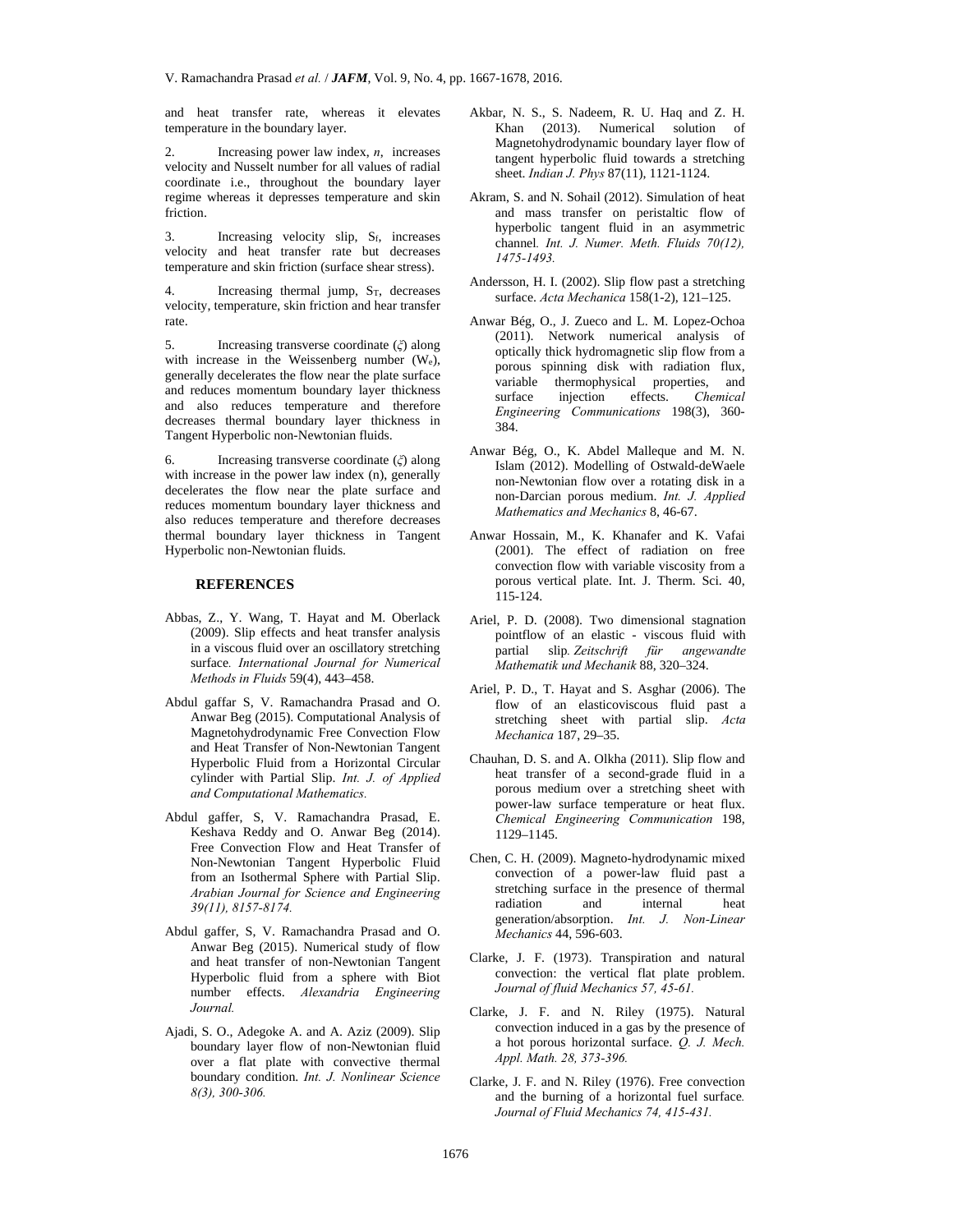V. Ramachandra Prasad *et al.* / *JAFM*, Vol. 9, No. 4, pp. 1667-1678, 2016.

- Crane, L. J. and A. G. McVeigh (2010). Slip flow on a microcylinder. *Z. Angew. Math. Phys*  61(3), 579-582.
- Crane, L. J. and A. G. McVeigh (2010). Uniform slip flow on a cylinder. *PAMM: Proc. Appl. Math. Mech.* 10(1), 477-478.
- Gad-el-Hak, M. (1999). The Fluid Mechanics of Micro devices: The Freeman Scholar Lecture. *Journal of Fluids Engineering* 121(1), 5–33.
- Gombosi, T. A. (2002). *Gaskinetic Theory,* Cambridge Univ. Press, Cambridge, England, U.K.
- Ho, C. M. and Y. C. Tai (1998). Micro-Electro-Mechanical-Systems (MEMS) and Fluid Flows. *Annual Review of Fluid Mechanics* 30, 579–612.
- Inman, R. M. (1964). Heat transfer for laminar slip flow of a rarefied gas in a parallel plate channel or a circular tube with uniform wall temperature. *NASA Tech. Report, D-2213*.
- Keller H. B. (1978). Numerical methods in boundary-layer theory. *Ann. Rev. Fluid Mech*. 10, 417-433.
- Kumari, M., G. Nath (2009). Steady mixed convection stagnation-point flow of upper convected Maxwell fluids with magnetic field. *Int. J. Nonlinear Mechanics* 44, 1048-1055.
- Larrode, F. E, C. Housiadas and Y. Drossinos (2000). Slip-flow heat transfer in circular tubes. *Int. J. Heat Mass Transfer* 43(15), 2669- 2680.
- Lin, H. T. and Yu. W. S. (1988). Free convection on a horizontal plate with blowing and suction. *Transaction of ASME Journal of Heat Transfer 110(3), 793-796.*
- Lin, T. C. and S. A. Schaaf (1951). Effect of Slip on Flow Near a Stagnation Point and in a Boundary Layer. *NACATN*-2568.
- Malvandi, A., F. Hedayati and D. Ganji (2015). Boundary layer slip flow and heat transfer of Nanofluid induced by a permeable stretching sheet with convective boundary condition. *Journal of Applied Fluid Mechanics* 8(1), 151- 158.
- Maslen, S. H. (1952). Second Approximation to Laminar Compressible Boundary Layer on Flat Plate in Slip Flow. *NACATN*-2818.
- Maslen, S. H. (1963). Second-Order Effects in Laminar Boundary Layers. *AIAA Journal* 1(1), 33–40.
- Merkin J. H. (1972). Free convection with blowing and suction. *International Journal of Heat Mass Transfer 15(5), 989-999.*
- Merkin, H. J. (1975). The effects of blowing and suction on free convection boundary layers*. International Journal of Heat Mass Transfer 18(2), 237-244.*
- Mukhopadhyay, S., Md. S. Uddin and G. C. Layek (2012). Lie group analysis of MHD boundary layer slip flow past a heated stretching sheet in presence of heat source/sink. *International Journal of Applied Mathematics and Mechanics* 8(16), 51-66.
- Nadeem, S. and S. Akram (2009). Peristaltic transport of a hyperbolic tangent fluid model in an asymmetric channel. *ZNA 64a, 559–567.*
- Nadeem, S. and S. Akram (2011). Magnetohydrodynamic peristaltic flow of a hyperbolic tangent fluid in a vertical asymmetric channel with heat transfer. *Acta Mech. Sin. 27(2), 237–250.*
- Norouzi, M., M. Davoodi, O. Bég, Anwar and A. A. Joneidi (2013). Analysis of the effect of normal stress differences on heat transfer in creeping viscoelastic Dean flow. *Intl. J. Thermal Sciences* 69, 61-69.
- Orhan, A. and A. Kaya (2008). Non-Darcian forced convection flow of viscous dissipating fluid over a flat plate embedded in a porous medium. *Transport in Porous Media* 73(2), 173-186.
- POP, I. and D. B. INGHAM (2001). *Convective Heat Transfer: Mathematical and Computational Modelling of Viscous Fluids and Porous Media*. Pergamon, Amsterdam, NewYork.
- Prasad, V. R, B. Vasu, O. Anwar Bég and D. R. Parshad (2012). Thermal radiation effects on magnetohydrodynamic free convection heat and mass transfer from a sphere in a variable porosity regime. *Comm. Nonlinear Science Numerical Simulation* 17(2), 654–671.
- Prasad, V. R., B. Vasu, O. Anwar Bég and R. Parshad (2011). Unsteady free convection heat and mass transfer in a Walters-B viscoelastic flow past a semi-infinite vertical plate: a numerical study. *Thermal Science-International Scientific J.* 15(2), 291-305.
- Rashidi, M. M, O. Anwar Bég and M. T. Rastegari (2012). A study of non-Newtonian flow and heat transfer over a non-isothermal wedge using the Homotopy Analysis Method. *Chemical Engineering Communications* 199(2), 231-256.
- Saghafian, M., I. Saberian, R. Rajabi and E. Shirani (2015). A numerical study on slip flow heat transfer in micro-poiseuille flow using perturbation method. *Journal of Applied Fluid Mechanics* 8(1), 123-132.
- Sparrow, E. M. and S. H. Lin (1962). Laminar heat transfer in tubes under slip-flow conditions. *ASME J. Heat Transfer* 84(4), 363-639.
- Sparrow, E. S. and R. D. Cess (1961). Free convection with blowing or suction. Journal of Heat Transfer 83(4), 387-396.
- Spillane, S. (2007*). A study of boundary layer flow with no-slip and slip boundary conditions*.